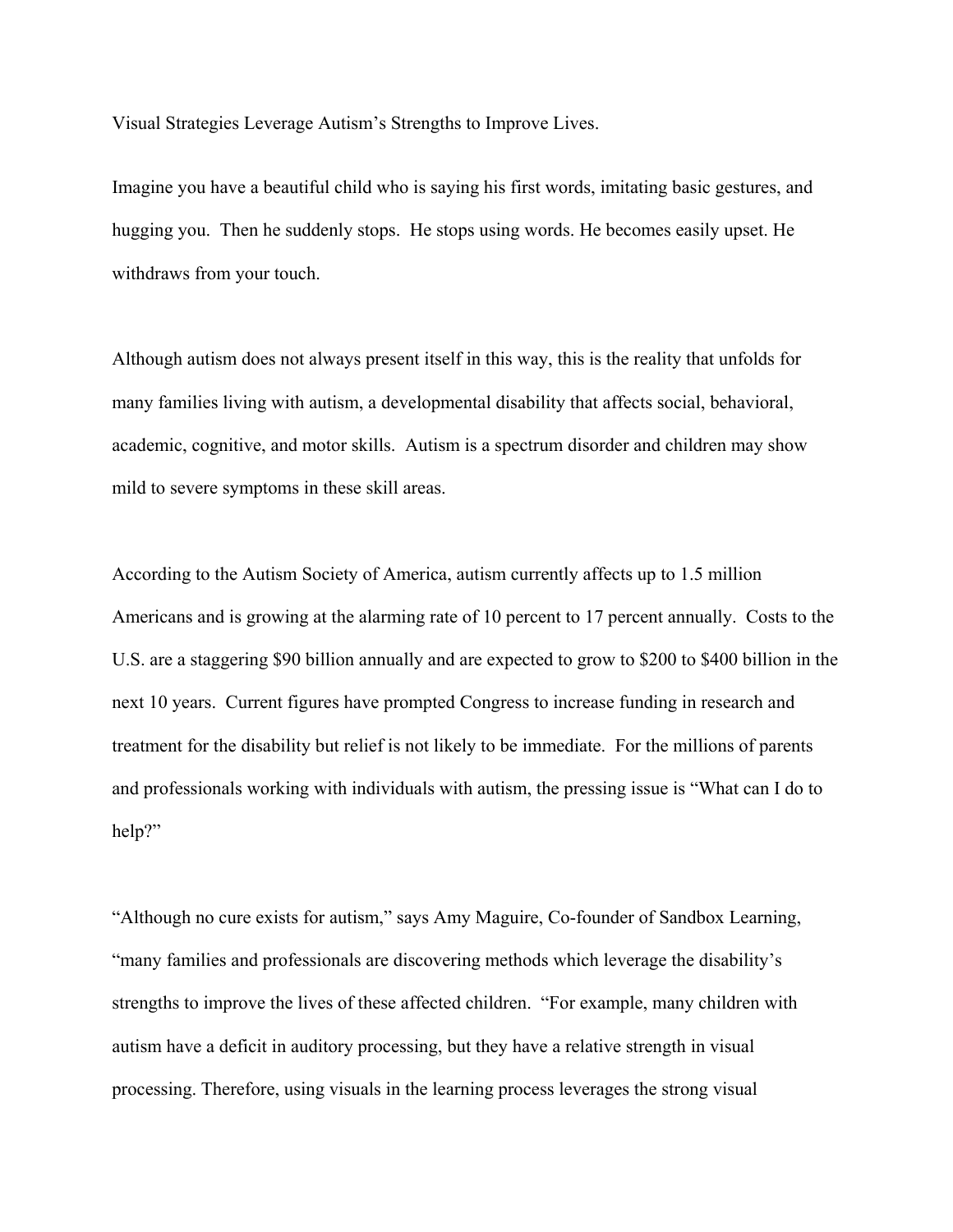processing of children with autism to enhance learning. This use of visual prompts has been applied to social, communication, and other functional life skills with amazing success."

For social skill development, stories frequently are used for children with autism to teach social norms, to understand and manage feelings, to explain new experiences, and to address difficult skills. Parents, teachers, and speech therapists often write their own stories to address specific concerns.

The Sandbox Learning Company (www.sandbox-learning.com) has developed an online system that creates customizable, printable stories focusing on a variety of skills unique to the needs of many children with autism. These stories combine the traditional benefits of stories with customized text and images to enhance the learning experience for children. The customization plays to the visual processing of children with autism to convey the social skills lesson.

Kimberly Powers, a special education teacher in Gwinnett County, GA uses these stories to work with students in her classroom and said, "Having the Sandbox Learning Company's customized stories adds a ton because the kids can really make a connection. It makes them feel special and helps them get the materials better." Kimberly has found that her children really love the stories. "They loved it! They thought it was the neatest thing ever!"

"The idea is by customizing the images to look like the child and the text to reflect elements of the child's life," continues Maguire, "the child better identifies with the materials and the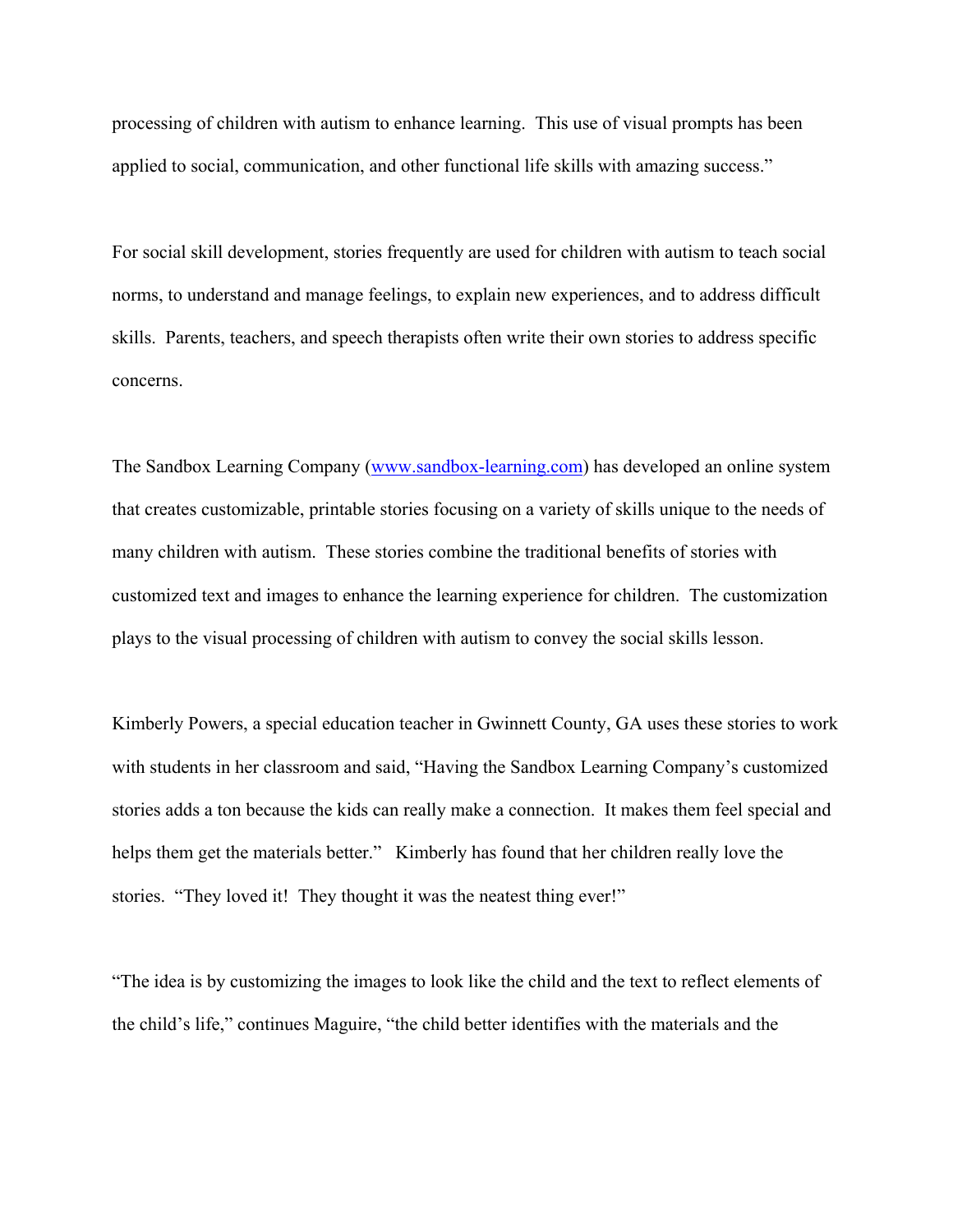learning experience is significantly enhanced." Some of the story topics include Meeting People, Sharing, and Feeling Angry.

"Visuals also have been shown to promote language development," adds Maguire a former teacher who holds an M.A. in Special Education. Deficits in communication skills are a well documented characteristic of autism and many children have a limited ability to functionally communicate their needs, feelings, or interests. "Imagine not being able to communicate that you want a drink of water, a snack, or a favorite DVD. Picture exchange communication system (PECS) uses pictures to provide a way for children who are non-verbal or have limited communication to communicate their needs. In this system children exchange photos or line drawings for preferred items.

PECS teaches professionals and parents how to develop functional communication using photos and icons. PECS not only has been shown to promote communication, but in many cases has helped reduce problem behaviors in children by allowing them to communicate their needs.

Visual strategies also help children with autism develop functional life skills. "Simply moving through the day is a challenge for some children," explains Maguire. "Traditional verbal prompts such as 'Time to clean up and go outside,' often are not as effective with children with autism. However, creating a visual schedule helps children with autism make the transition from one activity to another."